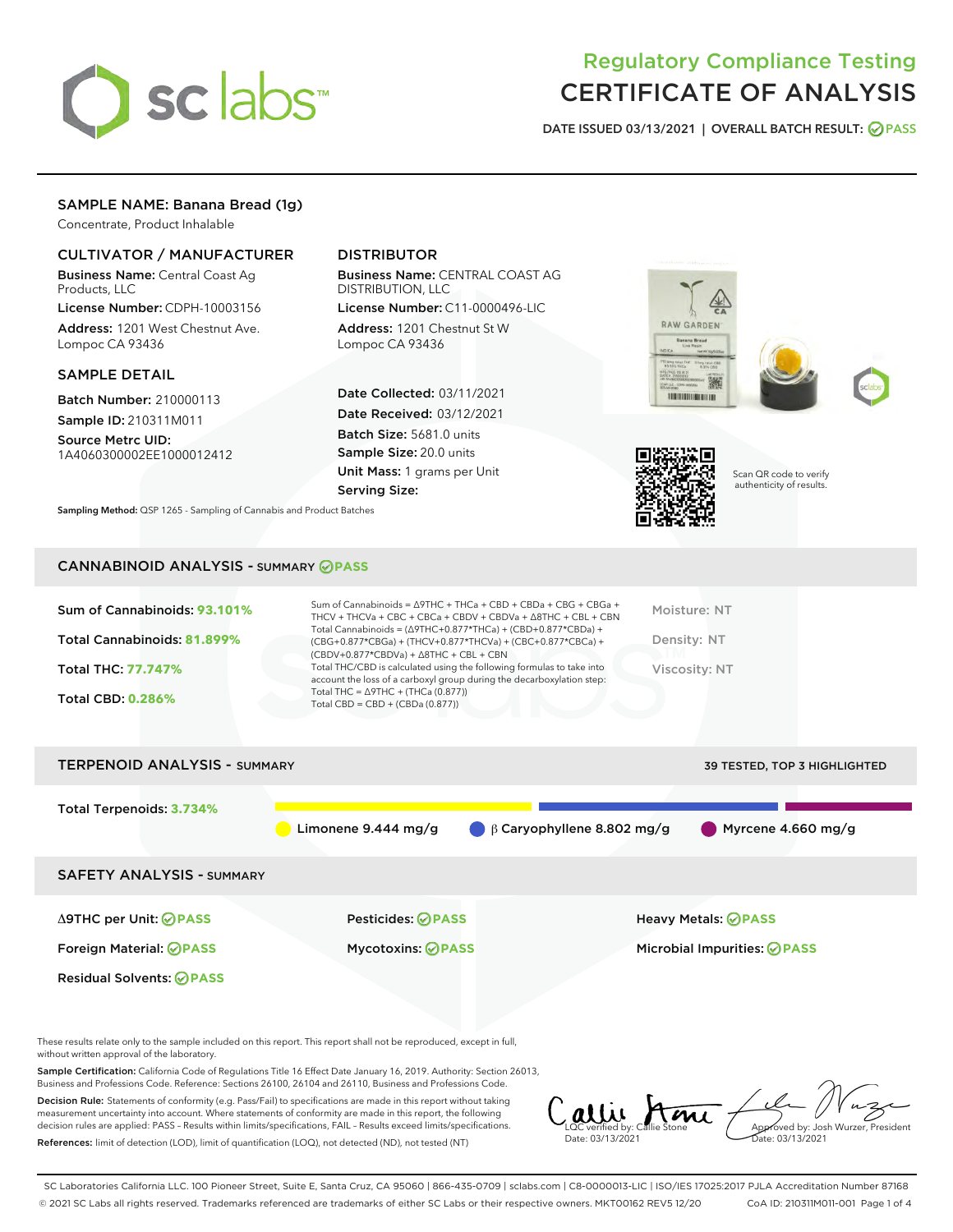



BANANA BREAD (1G) | DATE ISSUED 03/13/2021 | OVERALL BATCH RESULT: @ PASS

## CANNABINOID TEST RESULTS - 03/13/2021 2 PASS

Tested by high-performance liquid chromatography with diode-array detection (HPLC-DAD). **Method:** QSP 1157 - Analysis of Cannabinoids by HPLC-DAD

TOTAL CANNABINOIDS: **81.899%** Total Cannabinoids (Total THC) + (Total CBD) + (Total CBG) + (Total THCV) + (Total CBC) + (Total CBDV) + ∆8THC + CBL + CBN

TOTAL THC: **77.747%**

Total THC (∆9THC+0.877\*THCa)

TOTAL CBD: **0.286%** Total CBD (CBD+0.877\*CBDa)

TOTAL CBG: 2.88% Total CBG (CBG+0.877\*CBGa) TOTAL THCV: 0.544% Total THCV (THCV+0.877\*THCVa)

TOTAL CBC: 0.442% Total CBC (CBC+0.877\*CBCa)

TOTAL CBDV: ND Total CBDV (CBDV+0.877\*CBDVa)

| <b>COMPOUND</b> | LOD/LOQ<br>(mg/g)          | <b>MEASUREMENT</b><br><b>UNCERTAINTY</b><br>(mg/g) | <b>RESULT</b><br>(mg/g) | <b>RESULT</b><br>(% ) |
|-----------------|----------------------------|----------------------------------------------------|-------------------------|-----------------------|
| <b>THCa</b>     | 0.05/0.14                  | ±22.225                                            | 864.77                  | 86.477                |
| <b>CBGa</b>     | 0.1 / 0.2                  | ±1.63                                              | 31.2                    | 3.12                  |
| <b>A9THC</b>    | 0.06/0.26                  | ±0.656                                             | 19.07                   | 1.907                 |
| <b>THCVa</b>    | 0.07/0.20                  | ±0.296                                             | 6.20                    | 0.620                 |
| <b>CBCa</b>     | 0.07/0.28                  | ±0.246                                             | 5.04                    | 0.504                 |
| <b>CBDa</b>     | 0.02/0.19                  | ±0.095                                             | 3.26                    | 0.326                 |
| <b>CBG</b>      | 0.06/0.19                  | ±0.058                                             | 1.47                    | 0.147                 |
| A8THC           | 0.1 / 0.4                  | N/A                                                | <b>ND</b>               | <b>ND</b>             |
| <b>THCV</b>     | 0.1 / 0.2                  | N/A                                                | <b>ND</b>               | <b>ND</b>             |
| <b>CBD</b>      | 0.07/0.29                  | N/A                                                | <b>ND</b>               | <b>ND</b>             |
| <b>CBDV</b>     | 0.04 / 0.15                | N/A                                                | <b>ND</b>               | <b>ND</b>             |
| <b>CBDVa</b>    | 0.03 / 0.53                | N/A                                                | <b>ND</b>               | <b>ND</b>             |
| <b>CBL</b>      | 0.06/0.24                  | N/A                                                | <b>ND</b>               | <b>ND</b>             |
| <b>CBN</b>      | 0.1/0.3                    | N/A                                                | <b>ND</b>               | <b>ND</b>             |
| <b>CBC</b>      | 0.2 / 0.5                  | N/A                                                | <b>ND</b>               | <b>ND</b>             |
|                 | <b>SUM OF CANNABINOIDS</b> |                                                    | 931.01 mg/g             | 93.101%               |

#### **UNIT MASS: 1 grams per Unit**

| ∆9THC per Unit                                                                            | 1120 per-package limit | 19.07 mg/unit<br><b>PASS</b> |  |  |  |
|-------------------------------------------------------------------------------------------|------------------------|------------------------------|--|--|--|
| <b>Total THC per Unit</b>                                                                 |                        | 777.47 mg/unit               |  |  |  |
| <b>CBD per Unit</b>                                                                       |                        | <b>ND</b>                    |  |  |  |
| <b>Total CBD per Unit</b>                                                                 |                        | $2.86$ mg/unit               |  |  |  |
| Sum of Cannabinoids<br>per Unit                                                           |                        | 931.01 mg/unit               |  |  |  |
| <b>Total Cannabinoids</b><br>per Unit                                                     |                        | 818.99 mg/unit               |  |  |  |
| <b>MOISTURE TEST RESULT</b><br><b>VISCOSITY TEST RESULT</b><br><b>DENSITY TEST RESULT</b> |                        |                              |  |  |  |

Not Tested

Not Tested

Not Tested

#### TERPENOID TEST RESULTS - 03/13/2021

Terpene analysis utilizing gas chromatography-flame ionization detection (GC-FID). Terpenes are the aromatic compounds that endow cannabis with their unique scent and effect. Following are the primary terpenes detected. **Method:** QSP 1192 - Analysis of Terpenoids by GC-FID

| <b>COMPOUND</b>         | LOD/LOQ<br>(mg/g) | <b>MEASUREMENT</b><br>UNCERTAINTY<br>(mg/g) | <b>RESULT</b><br>(mg/g)                         | <b>RESULT</b><br>$(\%)$ |
|-------------------------|-------------------|---------------------------------------------|-------------------------------------------------|-------------------------|
| Limonene                | 0.005 / 0.016     | ±0.1350                                     | 9.444                                           | 0.9444                  |
| $\beta$ Caryophyllene   | 0.004 / 0.012     | ±0.3134                                     | 8.802                                           | 0.8802                  |
| <b>Myrcene</b>          | 0.008 / 0.025     | ±0.0601                                     | 4.660                                           | 0.4660                  |
| $\alpha$ Humulene       | 0.009/0.029       | ±0.1052                                     | 3.277                                           | 0.3277                  |
| Terpinolene             | 0.008 / 0.026     | ±0.0359                                     | 1.752                                           | 0.1752                  |
| trans-ß-Farnesene       | 0.008 / 0.025     | $\pm 0.0514$                                | 1.448                                           | 0.1448                  |
| Terpineol               | 0.016 / 0.055     | ±0.0718                                     | 1.170                                           | 0.1170                  |
| $\beta$ Pinene          | 0.004 / 0.014     | ±0.0129                                     | 1.125                                           | 0.1125                  |
| Linalool                | 0.009 / 0.032     | ±0.0370                                     | 0.973                                           | 0.0973                  |
| Ocimene                 | 0.011 / 0.038     | ±0.0311                                     | 0.968                                           | 0.0968                  |
| Fenchol                 | 0.010 / 0.034     | ±0.0375                                     | 0.968                                           | 0.0968                  |
| $\alpha$ Pinene         | 0.005 / 0.017     | ±0.0067                                     | 0.776                                           | 0.0776                  |
| $\alpha$ Bisabolol      | 0.008 / 0.026     | ±0.0265                                     | 0.496                                           | 0.0496                  |
| Guaiol                  | 0.009 / 0.030     | ±0.0210                                     | 0.445                                           | 0.0445                  |
| <b>Borneol</b>          | 0.005 / 0.016     | ±0.0120                                     | 0.285                                           | 0.0285                  |
| Caryophyllene<br>Oxide  | 0.010 / 0.033     | ±0.0098                                     | 0.212                                           | 0.0212                  |
| Camphene                | 0.005 / 0.015     | ±0.0016                                     | 0.135                                           | 0.0135                  |
| Fenchone                | 0.009/0.028       | ±0.0038                                     | 0.130                                           | 0.0130                  |
| $\alpha$ Phellandrene   | 0.006 / 0.020     | ±0.0007                                     | 0.049                                           | 0.0049                  |
| $\gamma$ Terpinene      | 0.006 / 0.018     | ±0.0008                                     | 0.047                                           | 0.0047                  |
| $\alpha$ Terpinene      | 0.005 / 0.017     | ±0.0007                                     | 0.044                                           | 0.0044                  |
| 3 Carene                | 0.005 / 0.018     | ±0.0006                                     | 0.041                                           | 0.0041                  |
| Sabinene Hydrate        | 0.006 / 0.022     | ±0.0015                                     | 0.039                                           | 0.0039                  |
| Sabinene                | 0.004 / 0.014     | ±0.0003                                     | 0.021                                           | 0.0021                  |
| <b>Geranyl Acetate</b>  | 0.004 / 0.014     | ±0.0007                                     | 0.018                                           | 0.0018                  |
| Citronellol             | 0.003 / 0.010     | ±0.0007                                     | 0.015                                           | 0.0015                  |
| Nerol                   | 0.003 / 0.011     | N/A                                         | <loq< th=""><th><loq< th=""></loq<></th></loq<> | <loq< th=""></loq<>     |
| p-Cymene                | 0.005 / 0.016     | N/A                                         | <b>ND</b>                                       | <b>ND</b>               |
| Eucalyptol              | 0.006 / 0.018     | N/A                                         | <b>ND</b>                                       | <b>ND</b>               |
| (-)-Isopulegol          | 0.005 / 0.016     | N/A                                         | ND                                              | ND                      |
| Camphor                 | 0.006 / 0.019     | N/A                                         | ND                                              | ND                      |
| Isoborneol              | 0.004 / 0.012     | N/A                                         | ND                                              | ND                      |
| Menthol                 | 0.008 / 0.025     | N/A                                         | ND                                              | <b>ND</b>               |
| R-(+)-Pulegone          | 0.003 / 0.011     | N/A                                         | ND                                              | ND                      |
| Geraniol                | 0.002 / 0.007     | N/A                                         | ND                                              | ND                      |
| $\alpha$ Cedrene        | 0.005 / 0.016     | N/A                                         | ND                                              | ND                      |
| Valencene               | 0.009 / 0.030     | N/A                                         | ND                                              | ND                      |
| Nerolidol               | 0.009 / 0.028     | N/A                                         | ND                                              | ND                      |
| Cedrol                  | 0.008 / 0.027     | N/A                                         | <b>ND</b>                                       | <b>ND</b>               |
| <b>TOTAL TERPENOIDS</b> |                   |                                             | 37.340 mg/g                                     | 3.734%                  |

SC Laboratories California LLC. 100 Pioneer Street, Suite E, Santa Cruz, CA 95060 | 866-435-0709 | sclabs.com | C8-0000013-LIC | ISO/IES 17025:2017 PJLA Accreditation Number 87168 © 2021 SC Labs all rights reserved. Trademarks referenced are trademarks of either SC Labs or their respective owners. MKT00162 REV5 12/20 CoA ID: 210311M011-001 Page 2 of 4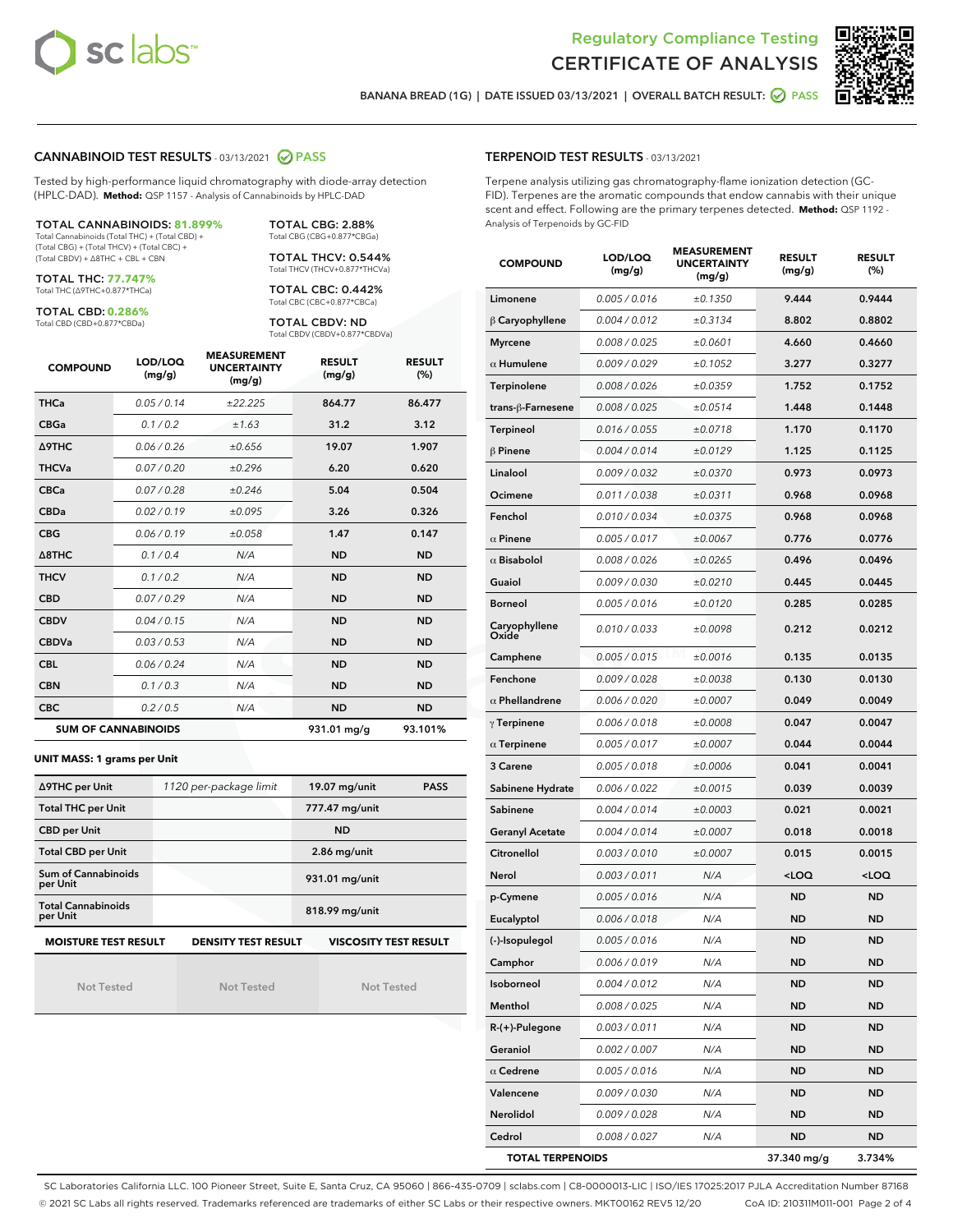



BANANA BREAD (1G) | DATE ISSUED 03/13/2021 | OVERALL BATCH RESULT:  $\bigcirc$  PASS

# CATEGORY 1 PESTICIDE TEST RESULTS - 03/13/2021 2 PASS

Pesticide and plant growth regulator analysis utilizing high-performance liquid chromatography-mass spectrometry (HPLC-MS) or gas chromatography-mass spectrometry (GC-MS). \*GC-MS utilized where indicated. **Method:** QSP 1212 - Analysis of Pesticides and Mycotoxins by LC-MS or QSP 1213 - Analysis of Pesticides by GC-MS

| <b>COMPOUND</b>             | LOD/LOQ<br>$(\mu g/g)$ | <b>ACTION</b><br><b>LIMIT</b><br>$(\mu g/g)$ | <b>MEASUREMENT</b><br><b>UNCERTAINTY</b><br>$(\mu g/g)$ | <b>RESULT</b><br>$(\mu g/g)$ | <b>RESULT</b> |
|-----------------------------|------------------------|----------------------------------------------|---------------------------------------------------------|------------------------------|---------------|
| Aldicarb                    | 0.03 / 0.08            | $\ge$ LOD                                    | N/A                                                     | <b>ND</b>                    | <b>PASS</b>   |
| Carbofuran                  | 0.02/0.05              | $>$ LOD                                      | N/A                                                     | <b>ND</b>                    | <b>PASS</b>   |
| Chlordane*                  | 0.03 / 0.08            | $\ge$ LOD                                    | N/A                                                     | <b>ND</b>                    | <b>PASS</b>   |
| Chlorfenapyr*               | 0.03/0.10              | $\ge$ LOD                                    | N/A                                                     | <b>ND</b>                    | <b>PASS</b>   |
| Chlorpyrifos                | 0.02 / 0.06            | $\ge$ LOD                                    | N/A                                                     | <b>ND</b>                    | <b>PASS</b>   |
| Coumaphos                   | 0.02 / 0.07            | $\ge$ LOD                                    | N/A                                                     | <b>ND</b>                    | <b>PASS</b>   |
| <b>Daminozide</b>           | 0.02 / 0.07            | $\ge$ LOD                                    | N/A                                                     | <b>ND</b>                    | <b>PASS</b>   |
| <b>DDVP</b><br>(Dichlorvos) | 0.03/0.09              | $\ge$ LOD                                    | N/A                                                     | <b>ND</b>                    | <b>PASS</b>   |
| <b>Dimethoate</b>           | 0.03 / 0.08            | $\ge$ LOD                                    | N/A                                                     | <b>ND</b>                    | <b>PASS</b>   |
| Ethoprop(hos)               | 0.03/0.10              | $\ge$ LOD                                    | N/A                                                     | <b>ND</b>                    | <b>PASS</b>   |
| Etofenprox                  | 0.02 / 0.06            | $\ge$ LOD                                    | N/A                                                     | <b>ND</b>                    | <b>PASS</b>   |
| Fenoxycarb                  | 0.03 / 0.08            | $\ge$ LOD                                    | N/A                                                     | <b>ND</b>                    | <b>PASS</b>   |
| Fipronil                    | 0.03 / 0.08            | $>$ LOD                                      | N/A                                                     | <b>ND</b>                    | <b>PASS</b>   |
| <b>Imazalil</b>             | 0.02 / 0.06            | $\ge$ LOD                                    | N/A                                                     | <b>ND</b>                    | <b>PASS</b>   |
| <b>Methiocarb</b>           | 0.02 / 0.07            | $\ge$ LOD                                    | N/A                                                     | <b>ND</b>                    | <b>PASS</b>   |
| Methyl<br>parathion         | 0.03/0.10              | $\ge$ LOD                                    | N/A                                                     | <b>ND</b>                    | <b>PASS</b>   |
| <b>Mevinphos</b>            | 0.03/0.09              | $>$ LOD                                      | N/A                                                     | <b>ND</b>                    | <b>PASS</b>   |
| Paclobutrazol               | 0.02 / 0.05            | $\ge$ LOD                                    | N/A                                                     | <b>ND</b>                    | <b>PASS</b>   |
| Propoxur                    | 0.03/0.09              | $>$ LOD                                      | N/A                                                     | <b>ND</b>                    | <b>PASS</b>   |
| Spiroxamine                 | 0.03 / 0.08            | $\ge$ LOD                                    | N/A                                                     | <b>ND</b>                    | <b>PASS</b>   |
| <b>Thiacloprid</b>          | 0.03/0.10              | $\ge$ LOD                                    | N/A                                                     | <b>ND</b>                    | <b>PASS</b>   |

## CATEGORY 2 PESTICIDE TEST RESULTS - 03/13/2021 @ PASS

| <b>COMPOUND</b>   | LOD/LOQ<br>$(\mu g/g)$ | <b>ACTION</b><br><b>LIMIT</b><br>$(\mu g/g)$ | <b>MEASUREMENT</b><br><b>UNCERTAINTY</b><br>$(\mu g/g)$ | <b>RESULT</b><br>$(\mu g/g)$ | <b>RESULT</b> |
|-------------------|------------------------|----------------------------------------------|---------------------------------------------------------|------------------------------|---------------|
| Abamectin         | 0.03/0.10              | 0.1                                          | N/A                                                     | <b>ND</b>                    | <b>PASS</b>   |
| Acephate          | 0.02/0.07              | 0.1                                          | N/A                                                     | <b>ND</b>                    | <b>PASS</b>   |
| Acequinocyl       | 0.02/0.07              | 0.1                                          | N/A                                                     | <b>ND</b>                    | <b>PASS</b>   |
| Acetamiprid       | 0.02/0.05              | 0.1                                          | N/A                                                     | <b>ND</b>                    | <b>PASS</b>   |
| Azoxystrobin      | 0.02/0.07              | 0.1                                          | N/A                                                     | <b>ND</b>                    | <b>PASS</b>   |
| <b>Bifenazate</b> | 0.01/0.04              | 0.1                                          | N/A                                                     | <b>ND</b>                    | <b>PASS</b>   |
| <b>Bifenthrin</b> | 0.02/0.05              | 3                                            | N/A                                                     | <b>ND</b>                    | <b>PASS</b>   |
| <b>Boscalid</b>   | 0.03/0.09              | 0.1                                          | N/A                                                     | <b>ND</b>                    | <b>PASS</b>   |

# CATEGORY 2 PESTICIDE TEST RESULTS - 03/13/2021 continued

| <b>COMPOUND</b>               | <b>LOD/LOQ</b><br>$(\mu g/g)$ | <b>ACTION</b><br>LIMIT<br>$(\mu g/g)$ | <b>MEASUREMENT</b><br><b>UNCERTAINTY</b><br>(µg/g) | <b>RESULT</b><br>(µg/g) | <b>RESULT</b> |
|-------------------------------|-------------------------------|---------------------------------------|----------------------------------------------------|-------------------------|---------------|
| Captan                        | 0.19/0.57                     | 0.7                                   | N/A                                                | <b>ND</b>               | <b>PASS</b>   |
| Carbaryl                      | 0.02 / 0.06                   | 0.5                                   | N/A                                                | ND                      | <b>PASS</b>   |
| Chlorantranilip-<br>role      | 0.04 / 0.12                   | 10                                    | N/A                                                | <b>ND</b>               | <b>PASS</b>   |
| Clofentezine                  | 0.03 / 0.09                   | 0.1                                   | N/A                                                | ND                      | <b>PASS</b>   |
| Cyfluthrin                    | 0.12 / 0.38                   | 2                                     | N/A                                                | ND                      | <b>PASS</b>   |
| Cypermethrin                  | 0.11 / 0.32                   | 1                                     | N/A                                                | ND                      | <b>PASS</b>   |
| <b>Diazinon</b>               | 0.02 / 0.05                   | 0.1                                   | N/A                                                | ND                      | <b>PASS</b>   |
| Dimethomorph                  | 0.03 / 0.09                   | 2                                     | N/A                                                | <b>ND</b>               | <b>PASS</b>   |
| Etoxazole                     | 0.02 / 0.06                   | 0.1                                   | N/A                                                | ND                      | <b>PASS</b>   |
| Fenhexamid                    | 0.03 / 0.09                   | 0.1                                   | N/A                                                | ND                      | <b>PASS</b>   |
| Fenpyroximate                 | 0.02 / 0.06                   | 0.1                                   | N/A                                                | <b>ND</b>               | <b>PASS</b>   |
| Flonicamid                    | 0.03 / 0.10                   | 0.1                                   | N/A                                                | ND                      | <b>PASS</b>   |
| Fludioxonil                   | 0.03/0.10                     | 0.1                                   | N/A                                                | ND                      | <b>PASS</b>   |
| Hexythiazox                   | 0.02 / 0.07                   | 0.1                                   | N/A                                                | <b>ND</b>               | <b>PASS</b>   |
| Imidacloprid                  | 0.04 / 0.11                   | 5                                     | N/A                                                | ND                      | <b>PASS</b>   |
| Kresoxim-methyl               | 0.02 / 0.07                   | 0.1                                   | N/A                                                | ND                      | <b>PASS</b>   |
| <b>Malathion</b>              | 0.03 / 0.09                   | 0.5                                   | N/A                                                | ND                      | <b>PASS</b>   |
| Metalaxyl                     | 0.02 / 0.07                   | 2                                     | N/A                                                | ND                      | <b>PASS</b>   |
| Methomyl                      | 0.03 / 0.10                   | 1                                     | N/A                                                | ND                      | <b>PASS</b>   |
| Myclobutanil                  | 0.03 / 0.09                   | 0.1                                   | N/A                                                | <b>ND</b>               | <b>PASS</b>   |
| <b>Naled</b>                  | 0.02 / 0.07                   | 0.1                                   | N/A                                                | ND                      | <b>PASS</b>   |
| Oxamyl                        | 0.04 / 0.11                   | 0.5                                   | N/A                                                | ND                      | <b>PASS</b>   |
| Pentachloronitro-<br>benzene* | 0.03 / 0.09                   | 0.1                                   | N/A                                                | ND                      | <b>PASS</b>   |
| Permethrin                    | 0.04 / 0.12                   | 0.5                                   | N/A                                                | ND                      | <b>PASS</b>   |
| Phosmet                       | 0.03 / 0.10                   | 0.1                                   | N/A                                                | ND                      | <b>PASS</b>   |
| Piperonylbu-<br>toxide        | 0.02 / 0.07                   | 3                                     | N/A                                                | <b>ND</b>               | <b>PASS</b>   |
| Prallethrin                   | 0.03 / 0.08                   | 0.1                                   | N/A                                                | <b>ND</b>               | <b>PASS</b>   |
| Propiconazole                 | 0.02 / 0.07                   | 0.1                                   | N/A                                                | <b>ND</b>               | <b>PASS</b>   |
| Pyrethrins                    | 0.04 / 0.12                   | 0.5                                   | N/A                                                | ND                      | PASS          |
| Pyridaben                     | 0.02 / 0.07                   | 0.1                                   | N/A                                                | <b>ND</b>               | <b>PASS</b>   |
| Spinetoram                    | 0.02 / 0.07                   | 0.1                                   | N/A                                                | <b>ND</b>               | <b>PASS</b>   |
| Spinosad                      | 0.02 / 0.07                   | 0.1                                   | N/A                                                | ND                      | <b>PASS</b>   |
| Spiromesifen                  | 0.02 / 0.05                   | 0.1                                   | N/A                                                | <b>ND</b>               | <b>PASS</b>   |
| Spirotetramat                 | 0.02 / 0.06                   | 0.1                                   | N/A                                                | <b>ND</b>               | <b>PASS</b>   |
| Tebuconazole                  | 0.02 / 0.07                   | 0.1                                   | N/A                                                | ND                      | <b>PASS</b>   |
| Thiamethoxam                  | 0.03 / 0.10                   | 5                                     | N/A                                                | <b>ND</b>               | <b>PASS</b>   |
| Trifloxystrobin               | 0.03 / 0.08                   | 0.1                                   | N/A                                                | <b>ND</b>               | <b>PASS</b>   |